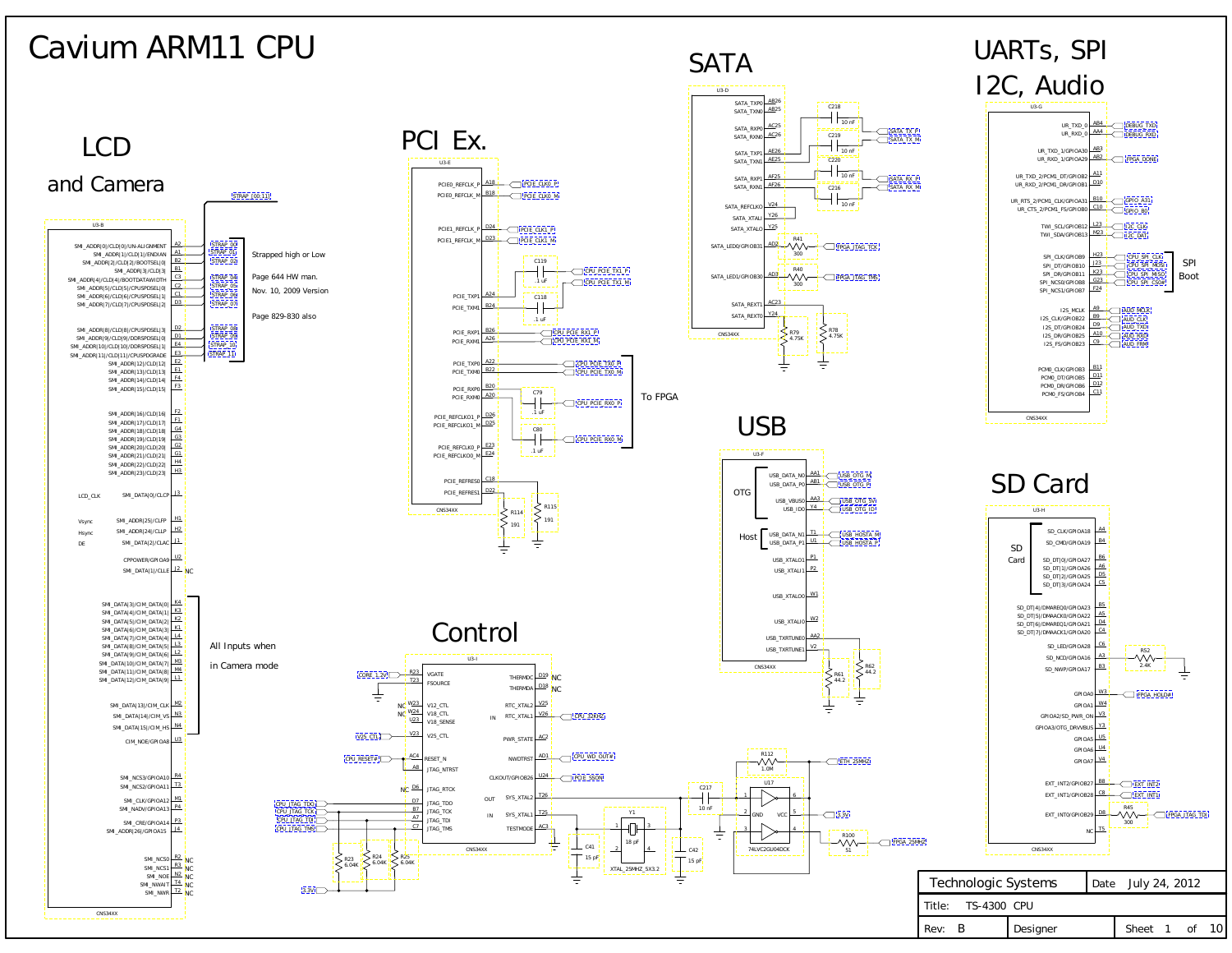<span id="page-1-0"></span>DDR2 SDRAM (256 MByte)

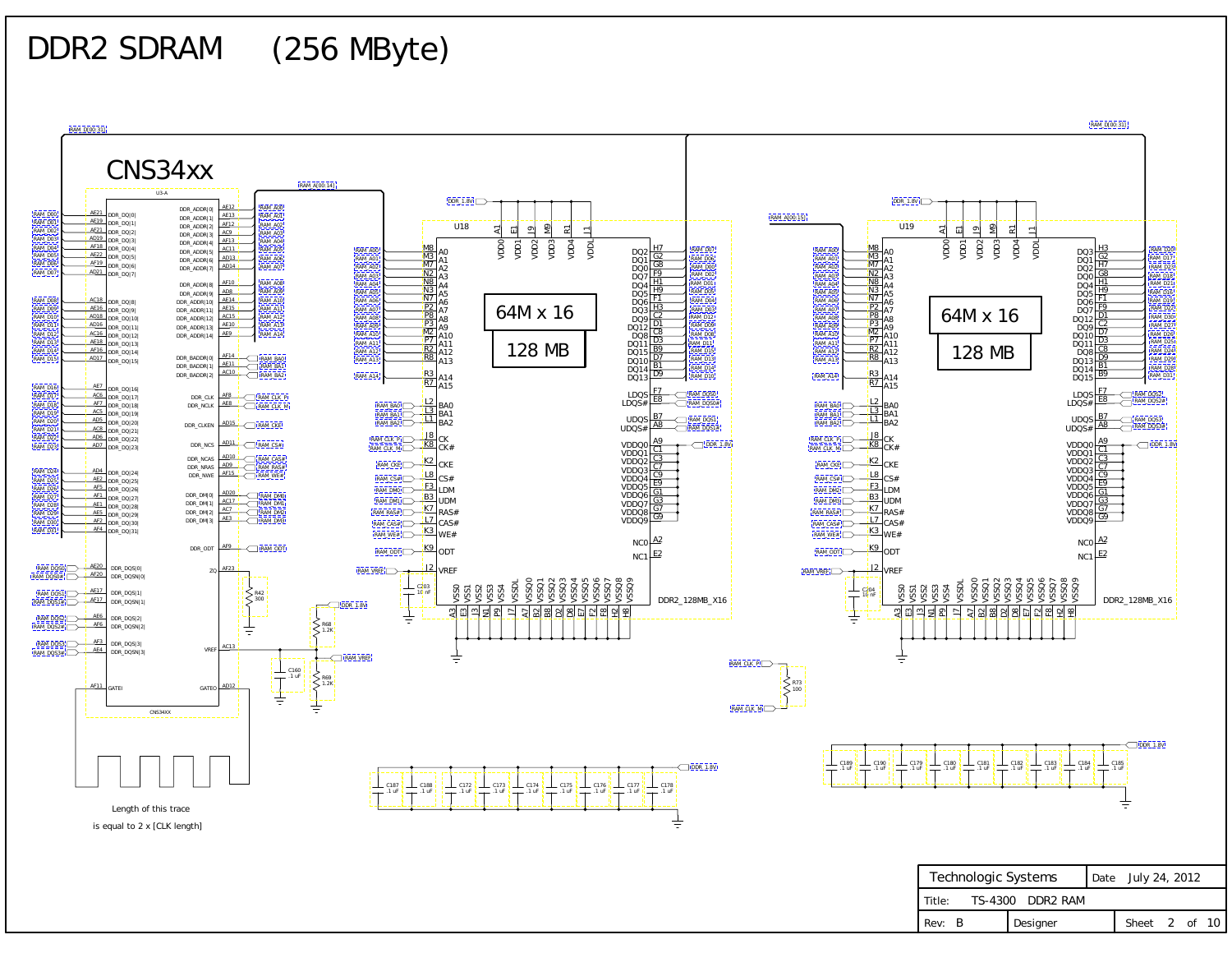## <span id="page-2-0"></span>10/100 Ethernet

| Technologic Systems     |              | Date July 24, 2012 |               |  |  |
|-------------------------|--------------|--------------------|---------------|--|--|
| Title: TS-4300 Ethernet |              |                    |               |  |  |
| Rev: B                  | Designer RLM |                    | Sheet 3 of 10 |  |  |



CNS34XX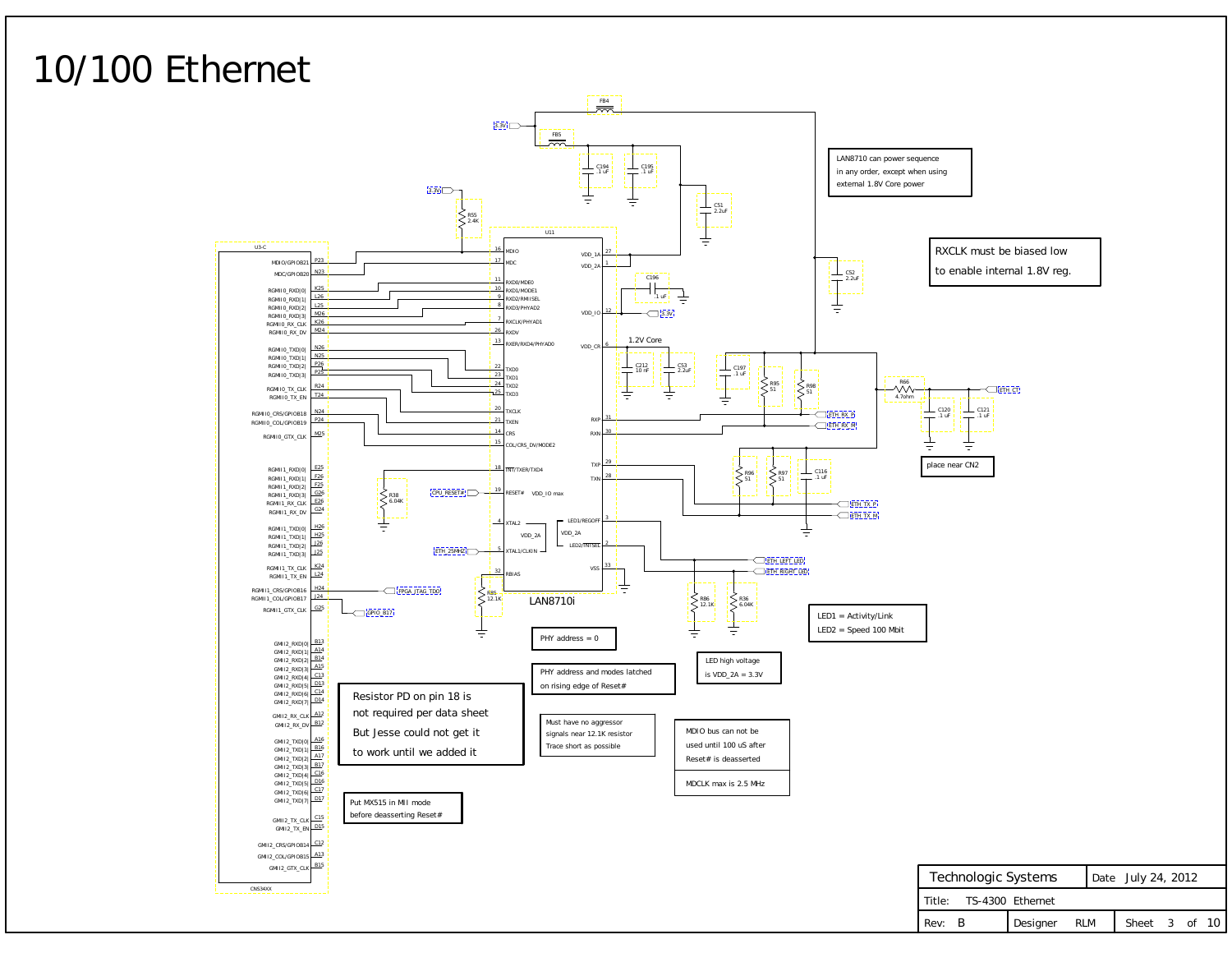Title:

TS-4300 FPGA

<span id="page-3-0"></span>

Rev: B Designer Sheet 4 of 10

can be used as a FPGA reset when CPU is doing a soft FPGA reload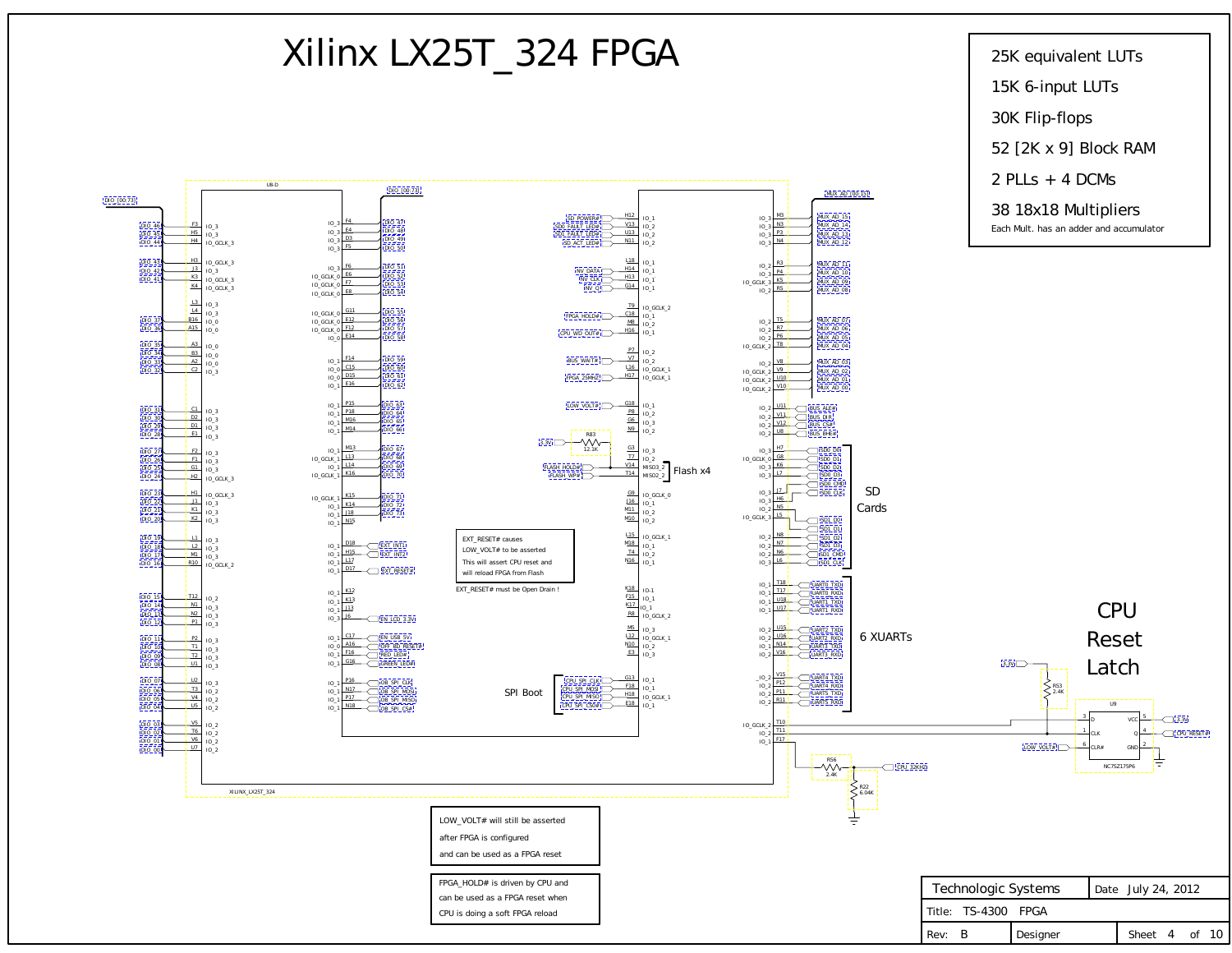| Technologic Systems | Date July 24, 2012 |               |  |  |
|---------------------|--------------------|---------------|--|--|
| Title: TS-4300 FPGA |                    |               |  |  |
| Rev: B              | <b>I</b> Designer  | Sheet 5 of 10 |  |  |

<span id="page-4-0"></span>

|  |  |  | 99 L C129 L C128 L C117 L C110 L C109 L C108 L C107 L C106 L C105 L C104 L C103 L C102 L C101 L C100 L C99 L C98 L C97 |  |  |  |  |  |
|--|--|--|------------------------------------------------------------------------------------------------------------------------|--|--|--|--|--|
|  |  |  |                                                                                                                        |  |  |  |  |  |

# Xilinx LX25T\_324 FPGA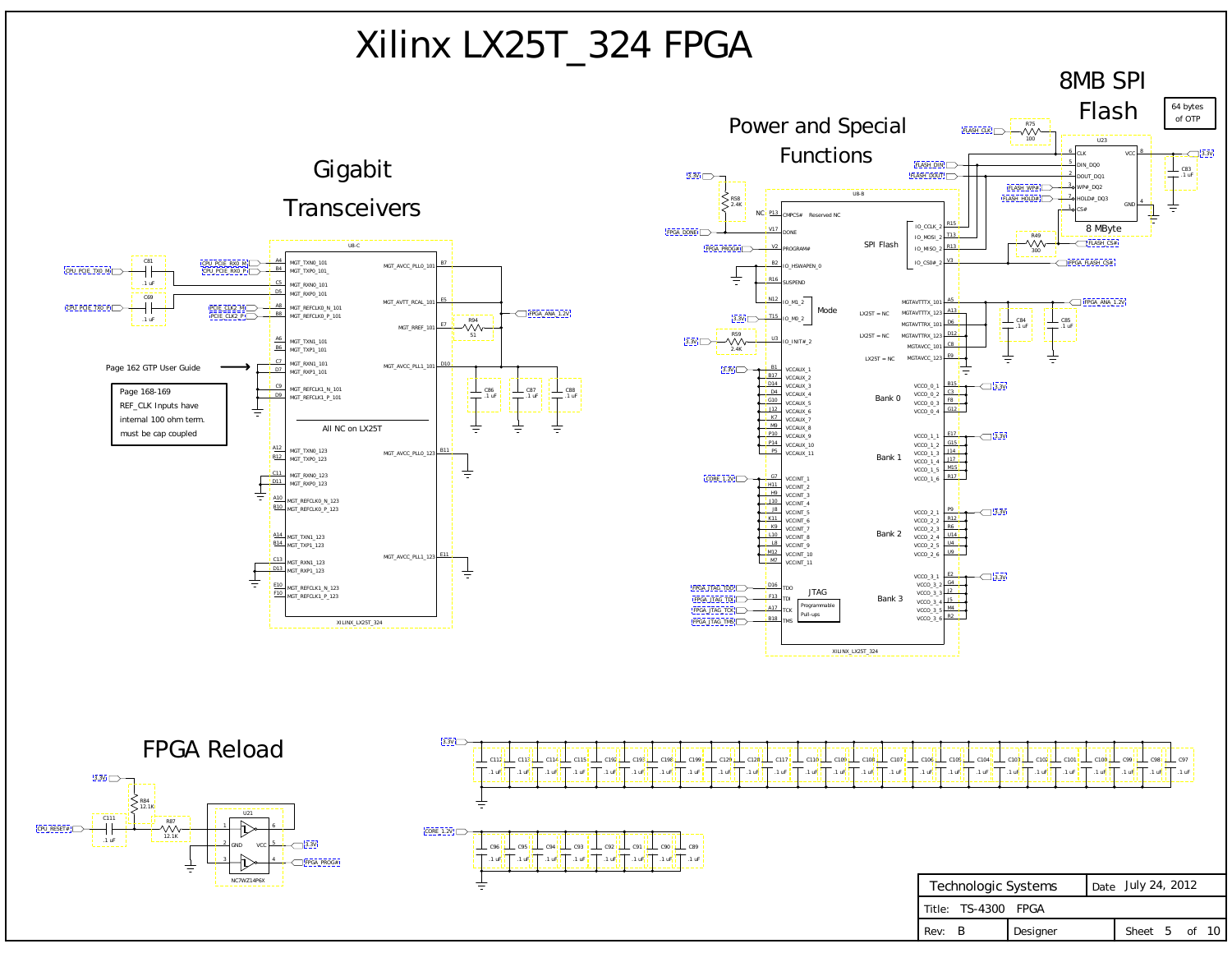| Technologic Systems                 |          | Date July 24, 2012 |               |  |  |  |  |
|-------------------------------------|----------|--------------------|---------------|--|--|--|--|
| Title: TS-4300 PCIe Clock generator |          |                    |               |  |  |  |  |
| Rev: B                              | Designer |                    | Sheet 6 of 10 |  |  |  |  |

### GND FPGA

### PCIe 100 MHz Clock Generator

To FPGA must have caps

To Off-Bd

To CPU Caps not needed ?

|                |          | U8-A             |        |                |
|----------------|----------|------------------|--------|----------------|
|                |          |                  |        |                |
| A1             | GND 1    |                  | GND 24 | H8             |
| A11            | GND 2    |                  | GND 25 | J11            |
| A18            | GND 3    |                  | GND 26 | J15            |
| A7             | GND 4    |                  | GND 27 | J <sub>4</sub> |
| A9             | $GND_5$  |                  | GND 28 | J9             |
| <b>B13</b>     | GND 6    |                  | GND 29 | K10            |
| B <sub>5</sub> | GND 7    |                  | GND 30 | K8             |
| B <sub>9</sub> | $GND_8$  |                  | GND 31 | L11            |
| C10            | GND 9    |                  | GND 32 | L9             |
| C12            | $GND_10$ |                  | GND 33 | M17            |
| C14            | GND 11   |                  | GND 34 | M2             |
| C16            | GND 12   |                  | GND 35 | M6             |
| C4             | $GND_13$ |                  | GND 36 | N13            |
| C6             | GND 14   |                  | GND 37 | R1             |
| D <sub>8</sub> | $GND_15$ |                  | GND 38 | R14            |
| E13            | GND 16   |                  | GND 39 | <b>R18</b>     |
| E15            | $GND_17$ |                  | GND 40 | R4             |
| F11            | GND 18   |                  | GND 41 | R9             |
| F9             | GND 19   |                  | GND 42 | T16            |
| G17            | GND 20   |                  | GND 43 | U12            |
| G2             | $GND_21$ |                  | GND 44 | U6             |
| G <sub>5</sub> | GND 22   |                  | GND 45 | V1             |
| H10            | GND 23   |                  | GND 46 | V18            |
|                |          |                  |        |                |
| Ξ              |          |                  |        |                |
|                |          | XILINX LX25T 324 |        |                |

<span id="page-5-0"></span>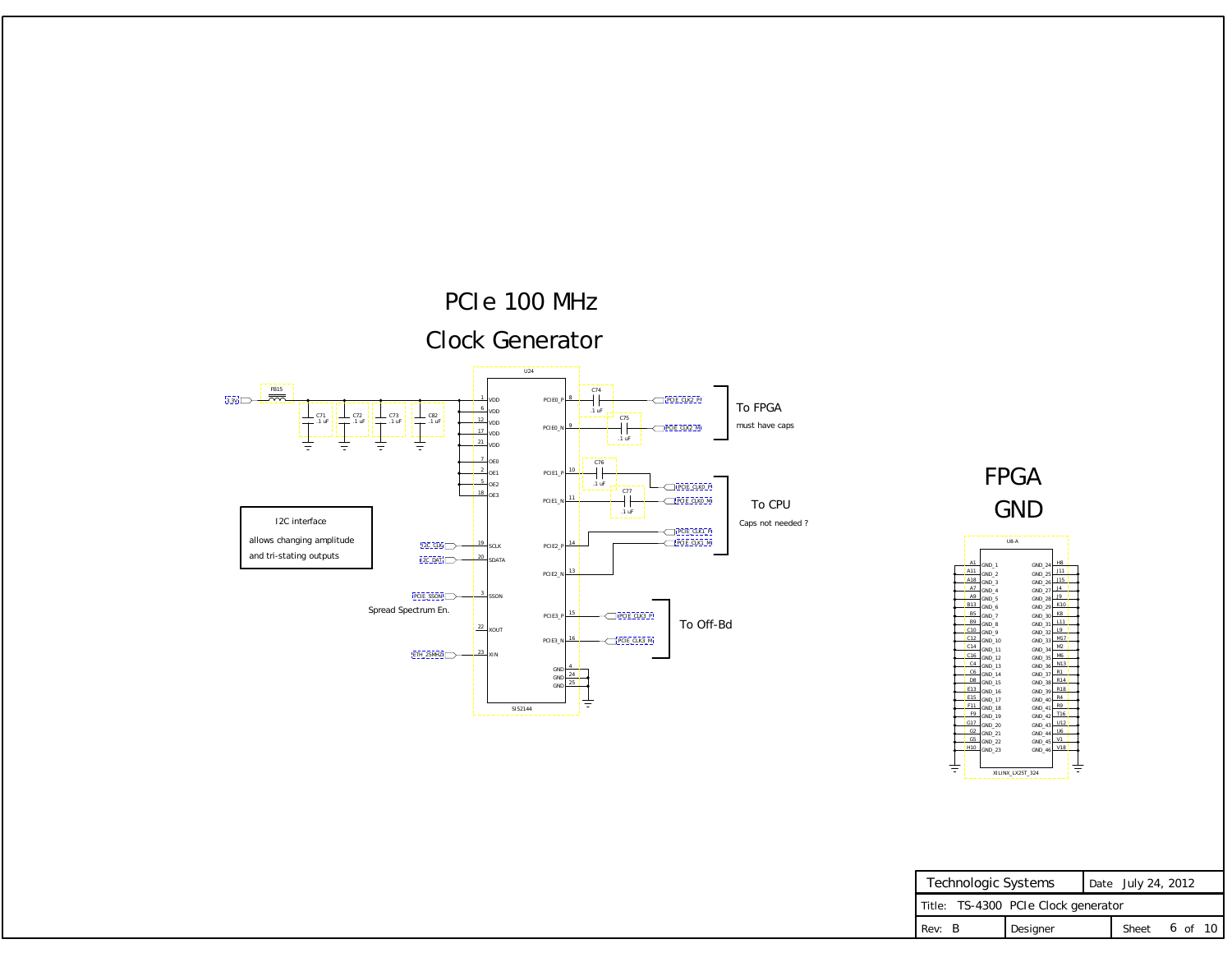### 1.8V DDR2 Power Supply

### 2.5V Power Supply

| Technologic Systems               |          | Date July 24, 2012 |               |  |  |  |
|-----------------------------------|----------|--------------------|---------------|--|--|--|
|                                   |          |                    |               |  |  |  |
| Title: TS-4300 Power Supply Rails |          |                    |               |  |  |  |
| l Rev: B                          | Designer |                    | Sheet 7 of 10 |  |  |  |



### Power Sequence

3.3V rail comes up first

The Core\_1.2V and the

1.8V rail come up together

Then about 1 mS later

FPGA Analog 1.2V Reg.



GND Test Point





<span id="page-6-0"></span>





[V25\\_CTL](#page-0-0)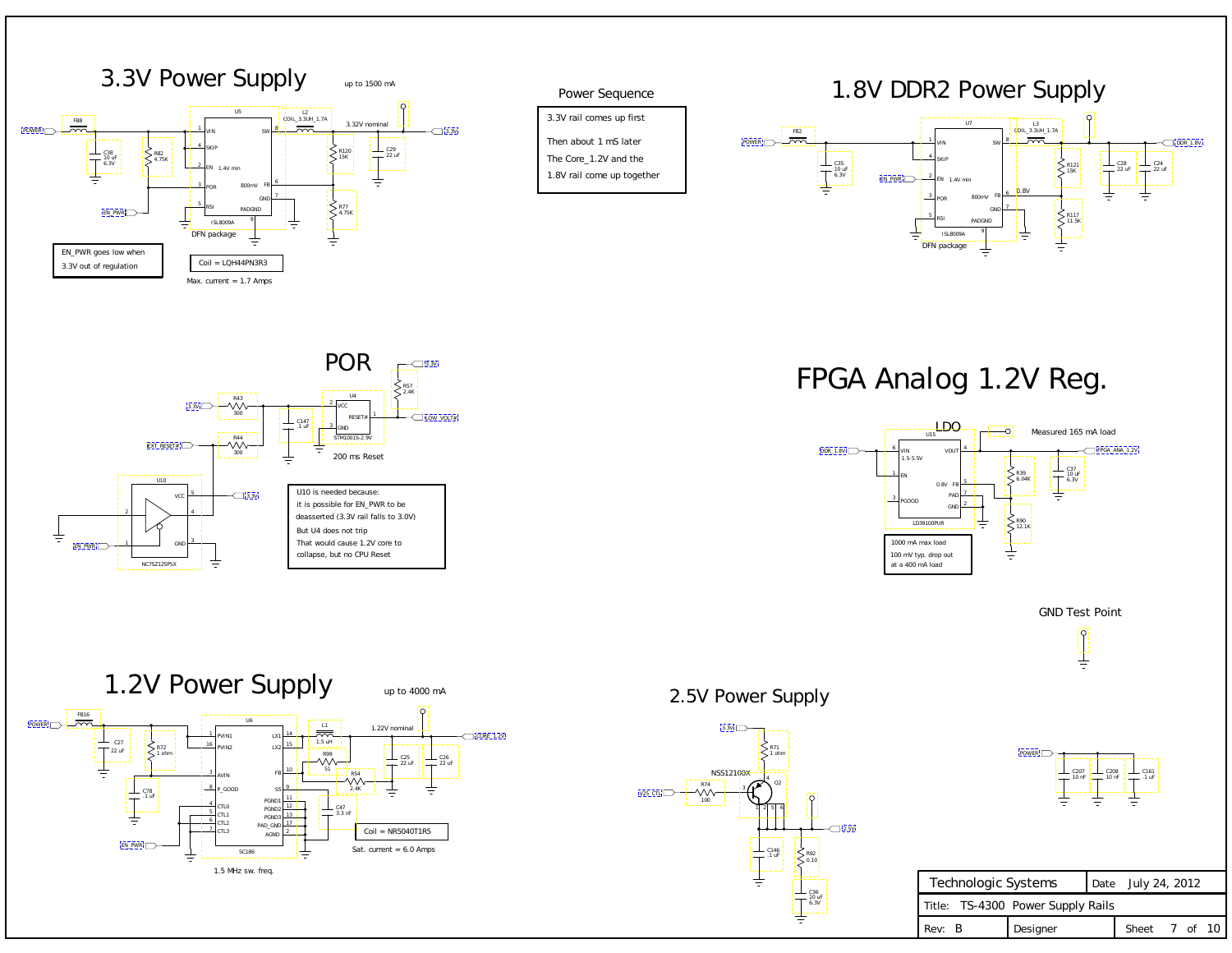## CPU Power

| Technologic Systems      | Date July 24, 2012 |               |  |  |
|--------------------------|--------------------|---------------|--|--|
| Title: TS-4300 CPU Power |                    |               |  |  |
| Rev: B                   | Designer           | Sheet 8 of 10 |  |  |



<span id="page-7-0"></span>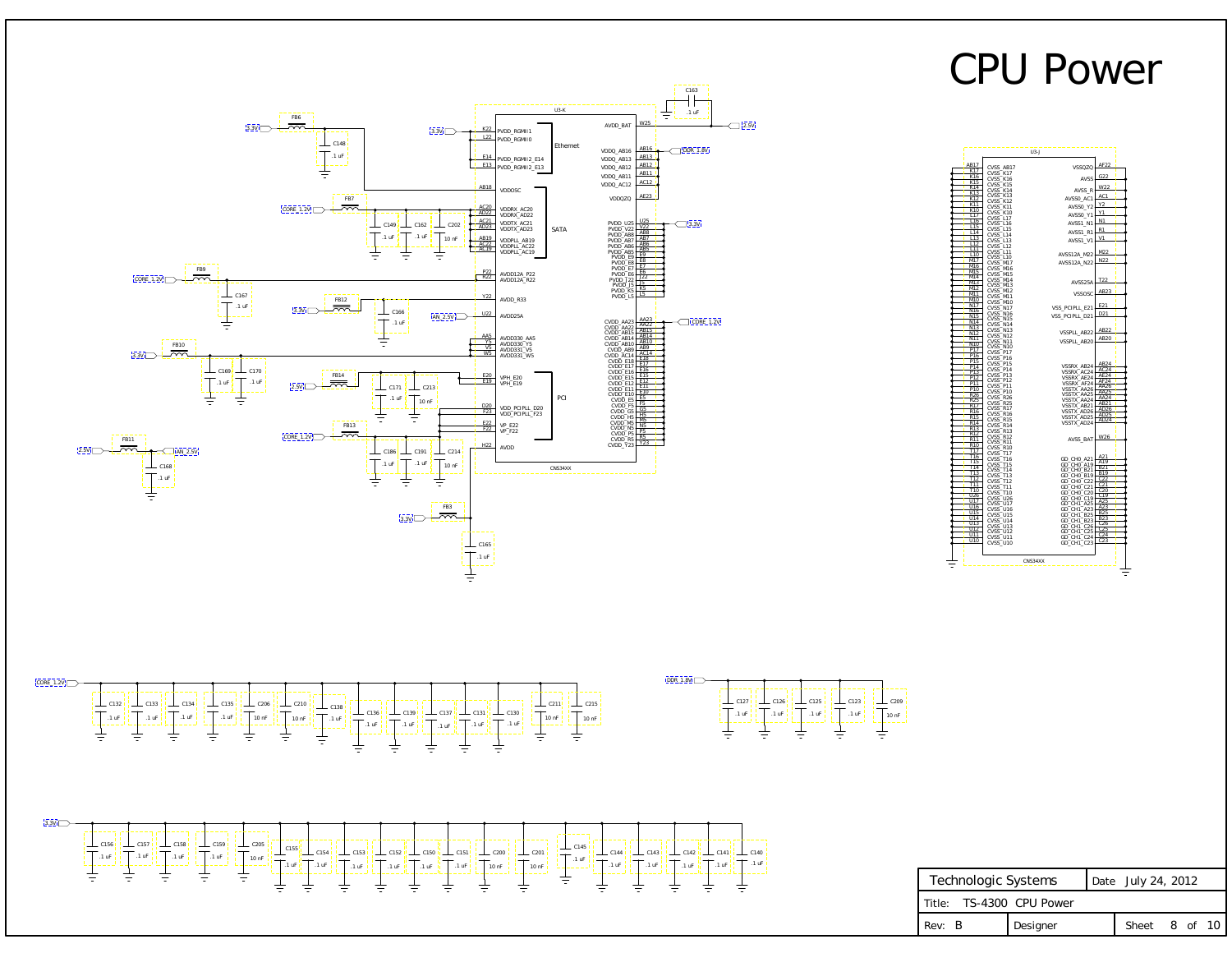| Technologic Systems               | Date July 24, 2012 |               |  |  |
|-----------------------------------|--------------------|---------------|--|--|
| Title: TS-4300 SD Card, Temp, RTC |                    |               |  |  |
| Rev: B                            | Designer           | Sheet 9 of 10 |  |  |







<span id="page-8-0"></span>